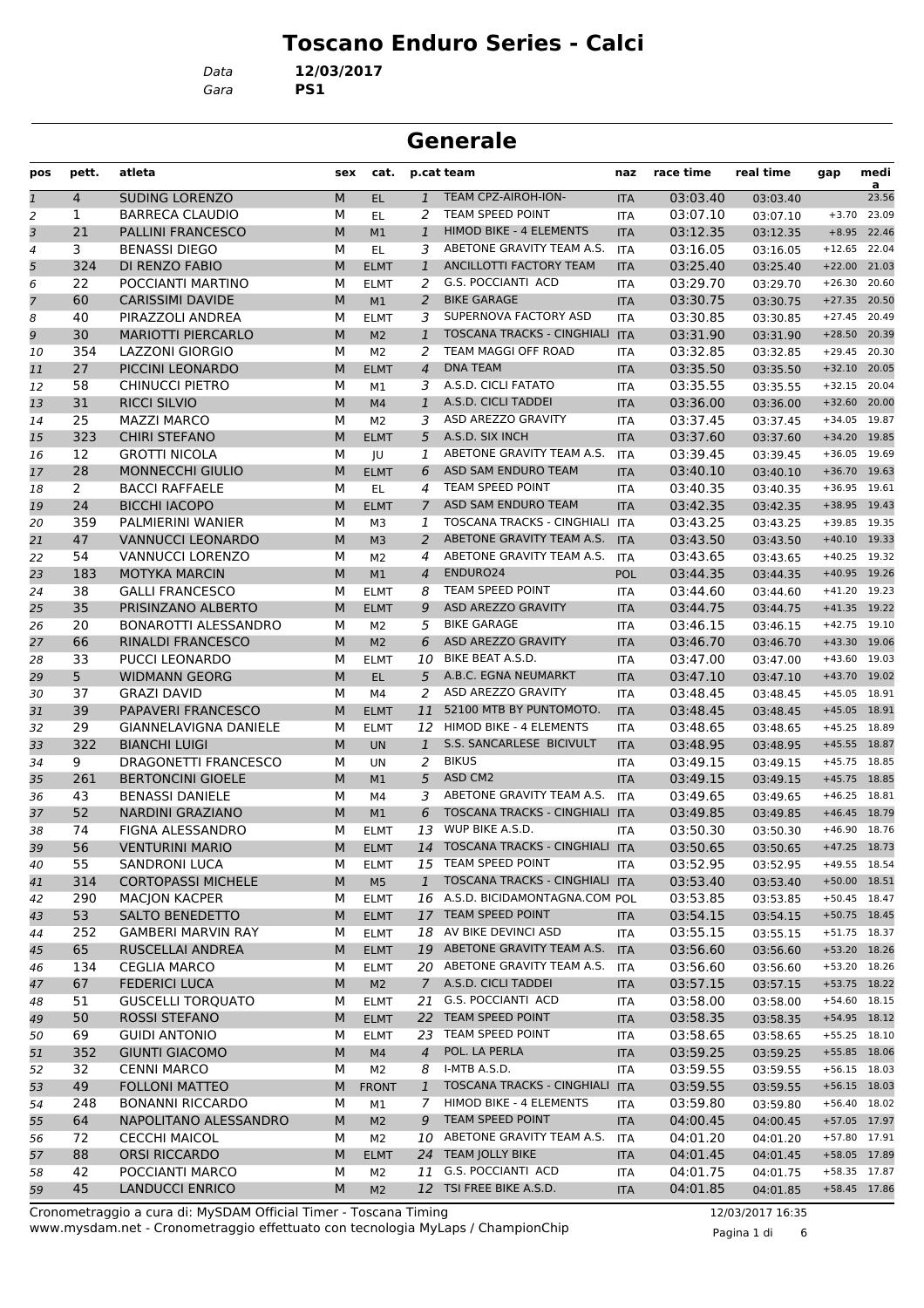| pos      | pett.          | atleta                                   | sex | cat.                          |                | p.cat team                                      | naz                      | race time | real time                 | gap              | medi<br>a |
|----------|----------------|------------------------------------------|-----|-------------------------------|----------------|-------------------------------------------------|--------------------------|-----------|---------------------------|------------------|-----------|
| 60       | 26             | PALMIERI VITTORIO                        | M   | <b>IMT</b>                    | $\mathbf{1}$   | <b>G.S. POCCIANTI ACD</b>                       | <b>ITA</b>               | 04:02.20  | 04:02.20                  | $+58.80$         | 17.84     |
| 61       | 286            | RAFFI RODOLFO                            | М   | M <sub>2</sub>                | 13             | <b>ASD GUMASIO</b>                              | <b>ITA</b>               | 04:02.30  | 04:02.30                  | $+58.90$         | 17.83     |
| 62       | 309            | <b>CASINI MICHELE</b>                    | M   | <b>ELMT</b>                   | 25             | A.S.D. BIKE STORE MTB CAFE'                     | <b>ITA</b>               | 04:02.55  | 04:02.55                  | $+59.15$         | 17.81     |
| 63       | 57             | <b>MUZZI MIRKO</b>                       | M   | M1                            | 8              | BIKE BEAT A.S.D.                                | <b>ITA</b>               | 04:02.65  | 04:02.65                  | +59.25 17.80     |           |
| 64       | 8              | <b>BELFIORE TIZIANO</b>                  | M   | <b>UN</b>                     | 3              | <b>BIKUS</b>                                    | <b>ITA</b>               | 04:03.00  | 04:03.00                  | +59.60 17.78     |           |
| 65       | 102            | PASCUCCI FRANCESCO                       | М   | <b>ELMT</b>                   | 26             | <b>G.S. POCCIANTI ACD</b>                       | <b>ITA</b>               | 04:03.50  | 04:03.50                  | $+1:00.10$ 17.74 |           |
| 66       | 36             | <b>BRANCONI MIRKO</b>                    | M   | M1                            | 9              | ASD SAM ENDURO TEAM                             | <b>ITA</b>               | 04:03.80  | 04:03.80                  | $+1:00.40$ 17.72 |           |
| 67       | 48             | PALLONI NICCOLÒ                          | М   | <b>ELMT</b>                   | 27             | VAIANO AUTOFAN FONDRIEST                        | <b>ITA</b>               | 04:04.80  | 04:04.80                  | $+1:01.40$ 17.65 |           |
| 68       | 130            | <b>GELLI FRANCESCO</b>                   | M   | M <sub>2</sub>                | 14             | TSI FREE BIKE A.S.D.                            | <b>ITA</b>               | 04:05.15  | 04:05.15                  | $+1:01.75$ 17.62 |           |
| 69       | 186            | SODANO CARRABBA                          | M   | <b>ELMT</b>                   |                | 28 A.S.D. CICLI TADDEI                          | <b>ITA</b>               | 04:05.25  | 04:05.25                  | $+1:01.85$ 17.61 |           |
| 70       | 34             | <b>CRISTIAN</b><br><b>FANTONI GIULIO</b> | M   | <b>ELMT</b>                   | 29             | ASD SAM ENDURO TEAM                             | <b>ITA</b>               | 04:06.10  | 04:06.10 +1:02.70 17.55   |                  |           |
| 71       | 68             | <b>FUCCI FRANCESCO</b>                   | М   | M <sub>2</sub>                |                | 15 G.S. POCCIANTI ACD                           | <b>ITA</b>               | 04:06.25  | 04:06.25                  | $+1:02.85$ 17.54 |           |
| 72       | 62             | <b>CECCHETTI MATTEO</b>                  | M   | <b>ELMT</b>                   |                | 30 TEAM JOLLY BIKE                              | <b>ITA</b>               | 04:06.40  | 04:06.40                  | $+1:03.00$ 17.53 |           |
| 73       | 305            | <b>TURINI FEDERICO</b>                   | М   | M1                            |                | 10 52100 MTB BY PUNTOMOTO.                      | <b>ITA</b>               | 04:06.40  | 04:06.40                  | $+1:03.00$ 17.53 |           |
| 74       | 63             | PARENZI MASSIMO                          | M   | M <sub>4</sub>                | 5              | <b>CMC CYCLING EXPERIENCE</b>                   | <b>ITA</b>               | 04:07.05  | 04:07.05 +1:03.65 17.49   |                  |           |
|          | 109            | <b>FERRARO SIMONE</b>                    | М   |                               | 11             | TEAM SPEED POINT                                |                          | 04:07.50  |                           | $+1:04.10$ 17.45 |           |
| 75       | 242            | MELCHIORRE ALESSANDRO                    | M   | M1                            |                | 16 A.S.D. BIKE STORE MTB CAFE'                  | <b>ITA</b><br><b>ITA</b> | 04:07.65  | 04:07.50                  | $+1:04.25$ 17.44 |           |
| 76<br>77 | 135            | <b>MARSIGLIETTI NICOLO'</b>              | М   | M <sub>2</sub><br><b>ELMT</b> |                | 31 ABETONE GRAVITY TEAM A.S.                    | <b>ITA</b>               | 04:07.75  | 04:07.65                  | $+1:04.35$ 17.44 |           |
|          | 137            | <b>GALLENI ANDREA</b>                    | M   |                               |                | 12 ABETONE GRAVITY TEAM A.S.                    |                          |           | 04:07.75                  | $+1:04.50$ 17.43 |           |
| 78       |                |                                          |     | M1                            |                | TOSCANA TRACKS - CINGHIALI ITA                  | <b>ITA</b>               | 04:07.90  | 04:07.90                  | $+1:04.60$ 17.42 |           |
| 79       | 46             | <b>GASSANI ALESSANDRO</b>                | М   | M <sub>3</sub>                | 3              |                                                 |                          | 04:08.00  | 04:08.00                  |                  |           |
| 80       | 81             | <b>GUIDONI RICCARDO</b>                  | M   | M <sub>2</sub>                | 17             | ABETONE GRAVITY TEAM A.S.<br>ASD AREZZO GRAVITY | <b>ITA</b>               | 04:08.20  | 04:08.20 +1:04.80 17.41   |                  |           |
| 81       | 85             | <b>TENTI MASSIMILIANO</b>                | м   | M <sub>3</sub>                | 4              |                                                 | <b>ITA</b>               | 04:08.45  | 04:08.45                  | $+1:05.05$ 17.39 |           |
| 82       | 312            | <b>CARRUBBA MATTEO</b>                   | M   | M <sub>2</sub>                | 18             | <b>BIKE GARAGE</b>                              | <b>ITA</b>               | 04:09.55  | 04:09.55                  | $+1:06.15$ 17.31 |           |
| 83       | 75             | <b>FUSELLI SAMUELE</b>                   | М   | <b>ELMT</b>                   | 32             | TEAM SPEED POINT                                | <b>ITA</b>               | 04:09.80  | 04:09.80                  | $+1:06.40$ 17.29 |           |
| 84       | 258            | <b>BACIGALUPO MATTEO</b>                 | M   | <b>ELMT</b>                   | 33             | PUNTOSPORT TEAM                                 | <b>ITA</b>               | 04:09.95  | 04:09.95                  | $+1:06.55$ 17.28 |           |
| 85       | 150            | <b>CAVALZANI MICHEL</b>                  | M   | M <sub>3</sub>                | 5              | <b>DNA TEAM</b>                                 | <b>ITA</b>               | 04:10.00  | 04:10.00                  | $+1:06.60$ 17.28 |           |
| 86       | 179            | <b>TALAGA PATRYK</b>                     | M   | <b>ELMT</b>                   | 34             | ENDURO24                                        | <b>POL</b>               | 04:10.80  | 04:10.80 +1:07.40 17.22   |                  |           |
| 87       | 259            | <b>GENNESI ALESSANDRO</b>                | М   | M4                            | 6              | A.S.D. FREE RIDE TIGULLIO                       | <b>ITA</b>               | 04:11.00  | 04:11.00                  | $+1:07.60$ 17.21 |           |
| 88       | 149            | <b>JUUL HANSEN RONNIE</b>                | M   | M1                            | 13             | <b>DANSK MOUNTAINBIKE CLUB</b>                  | <b>DEN</b>               | 04:11.90  | 04:11.90                  | $+1:08.50$ 17.15 |           |
| 89       | 194            | PAPI MARCO NADIR                         | М   | M1                            |                | 14 ASD SAM ENDURO TEAM                          | <b>ITA</b>               | 04:13.05  | 04:13.05                  | $+1:09.65$ 17.07 |           |
| 90       | 176            | ROMOLI FRANCESCO                         | M   | M1                            | 15             | LA BORRA ASD                                    | <b>ITA</b>               | 04:13.10  | 04:13.10                  | $+1:09.70$ 17.07 |           |
| 91       | 78             | <b>MANTOVANI DANIELE</b>                 | М   | M1                            |                | 16 A.S.D. BIKE STORE MTB CAFE'                  | <b>ITA</b>               | 04:13.85  | 04:13.85 +1:10.45 17.02   |                  |           |
| 92       | 77             | <b>BRACALI ALESSANDRO</b>                | M   | M <sub>2</sub>                |                | 19 ABETONE GRAVITY TEAM A.S.                    | <b>ITA</b>               | 04:13.90  | 04:13.90 +1:10.50 17.01   |                  |           |
| 93       | 104            | <b>CAMPATELLI LUCA</b>                   | М   | <b>ELMT</b>                   | 35             | TEAM SPEED POINT                                | <b>ITA</b>               | 04:14.60  | 04:14.60                  | $+1:11.20$ 16.97 |           |
| 94       | 89             | <b>GENNARI ALESSIO</b>                   | M   | M <sub>2</sub>                |                | 20 ASD AREZZO GRAVITY                           | <b>ITA</b>               | 04:14.75  | 04:14.75 +1:11.35 16.96   |                  |           |
| 95       | 358            | AMODEO SAMUELE                           | М   | <b>ELMT</b>                   |                | 36 TEAM MAGGI OFF ROAD                          | <b>ITA</b>               | 04:15.05  | 04:15.05 +1:11.65 16.94   |                  |           |
| 96       | 73             | DEL CHIARO EDOARDO                       | M   | <b>ELMT</b>                   |                | 37 TEAM JOLLY BIKE                              | <b>ITA</b>               | 04:15.35  | 04:15.35 +1:11.95 16.92   |                  |           |
| 97       | 44             | <b>FALSINI FABIO</b>                     | М   | M1                            |                | 17 GRAVITY TEAM FRANCY                          | <b>ITA</b>               | 04:15.60  | 04:15.60 +1:12.20 16.90   |                  |           |
| 98       | 239            | PELLINO SIMONE                           | M   | M1                            |                | 18 A.S.D. BIKE STORE MTB CAFE'                  | <b>ITA</b>               | 04:15.95  | 04:15.95 +1:12.55 16.88   |                  |           |
| 99       | 113            | <b>MEUCCI MATTEO</b>                     | М   | M2                            |                | 21 TEAM SPEED POINT                             | ITA.                     | 04:16.95  | 04:16.95 +1:13.55 16.81   |                  |           |
| 100      | 133            | <b>VIVARELLI EDOARDO</b>                 | M   | M <sub>3</sub>                | 6              | TSI FREE BIKE A.S.D.                            | <b>ITA</b>               | 04:17.65  | 04:17.65 +1:14.25 16.77   |                  |           |
| 101      | 212            | <b>BECCHI BRUNO</b>                      | м   | M3                            | 7              | AV BIKE DEVINCI ASD                             | <b>ITA</b>               | 04:17.75  | 04:17.75 +1:14.35 16.76   |                  |           |
| 102      | 287            | <b>CARDINALE MIRKO</b>                   | M   | M1                            |                | 19 ASD GUMASIO                                  | <b>ITA</b>               | 04:18.00  | 04:18.00 +1:14.60 16.74   |                  |           |
| 103      | 269            | <b>CUNEO MATTEO</b>                      | М   | M <sub>2</sub>                |                | 22 TEAM BLU BELGA                               | <b>ITA</b>               | 04:18.60  | 04:18.60 +1:15.20 16.71   |                  |           |
| 104      | 220            | <b>GASPERETTI ANDREA</b>                 | M   | <b>ELMT</b>                   |                | 38 TEAM MAGGI OFF ROAD                          | <b>ITA</b>               | 04:18.90  | 04:18.90 +1:15.50 16.69   |                  |           |
| 105      | 241            | <b>SCARINGI EMANUELE</b>                 | М   | M2                            |                | 23 A.S.D. BIKE STORE MTB CAFE'                  | <b>ITA</b>               | 04:19.15  | 04:19.15 +1:15.75 16.67   |                  |           |
| 106      | 351            | <b>BUCCIANTINI FRANCESCO</b>             | M   | M <sub>3</sub>                | 8              | FIRENZEFREERIDE ASD                             | <b>ITA</b>               | 04:19.15  | 04:19.15 +1:15.75 16.67   |                  |           |
| 107      | 86             | DELUCCA LORENZO                          | М   | <b>ELMT</b>                   | 39             | <b>GRAVITY TEAM FRANCY</b>                      | ITA                      | 04:19.50  | 04:19.50 +1:16.10 16.65   |                  |           |
| 108      | 94             | <b>MONDINO MASSIMILIANO</b>              | M   | M <sub>3</sub>                | 9              | BIKE BEAT A.S.D.                                | <b>ITA</b>               | 04:19.90  | 04:19.90 +1:16.50 16.62   |                  |           |
| 109      | 285            | <b>TANI MARCO</b>                        | М   | M3                            |                | 10 ASD GUMASIO                                  | ITA                      | 04:20.15  | 04:20.15 +1:16.75 16.61   |                  |           |
| 110      | 283            | <b>BRUNO RAFFAELLO</b>                   | M   | M <sub>2</sub>                |                | 24 ASD GUMASIO                                  | <b>ITA</b>               | 04:20.40  | 04:20.40 +1:17.00 16.59   |                  |           |
| 111      | 59             | <b>GORI FABIO</b>                        | М   | M <sub>2</sub>                |                | 25 TEAM SPEED POINT                             | <b>ITA</b>               | 04:20.95  | 04:20.95 +1:17.55 16.55   |                  |           |
| 112      | 11             | <b>GROSSI FEDERICO</b>                   | M   | JU                            | 2              | TEAM SPEED POINT                                | <b>ITA</b>               | 04:21.05  | 04:21.05 +1:17.65 16.55   |                  |           |
| 113      | 23             | <b>BAGNOLI ALESSANDRO</b>                | м   | M3                            |                | 11 I-MTB A.S.D.                                 | <b>ITA</b>               | 04:21.35  | 04:21.35 +1:17.95 16.53   |                  |           |
| 114      | 317            | <b>CERUTI GIOVANNI</b>                   | M   | <b>JMT</b>                    | $\overline{2}$ | DROP-IN RACING TEAM A.S.D.                      | <b>ITA</b>               | 04:21.55  | 04:21.55 +1:18.15 16.52   |                  |           |
| 115      | 166            | RISALITI ALESSANDRO                      | М   | <b>ELMT</b>                   |                | 40 VAIANO AUTOFAN FONDRIEST ITA                 |                          | 04:21.60  | 04:21.60 +1:18.20 16.51   |                  |           |
| 116      | 180            | <b>NOCENTINI TIZIANO</b>                 | M   | M <sub>3</sub>                |                | 12 A.S.D. ENERGIA PROPOSTE DI                   | <b>ITA</b>               | 04:22.00  | 04:22.00 +1:18.60 16.49   |                  |           |
| 117      | 98             | DI PEPPO TOMMASO                         | М   | <b>ELMT</b>                   | 41             | I NANI SVIZZERI VALLERIANA                      | <b>ITA</b>               | 04:22.05  | 04:22.05 +1:18.65 16.49   |                  |           |
| 118      | 319            | <b>GUCCI JONATHAN</b>                    | M   | <b>ELMT</b>                   |                | 42 DROP-IN RACING TEAM A.S.D. ITA               |                          | 04:22.20  | 04:22.20 +1:18.80 16.48   |                  |           |
| 119      | 168            | <b>NESI RICCARDO</b>                     | М   | <b>ELMT</b>                   |                | 43 VAIANO AUTOFAN FONDRIEST ITA                 |                          | 04:22.65  | 04:22.65 +1:19.25 16.45   |                  |           |
| 120      | $\overline{7}$ | <b>VANNUCCHI FEDERICO</b>                | M   | <b>UN</b>                     | $\overline{4}$ | ABETONE GRAVITY TEAM A.S.                       | <b>ITA</b>               | 04:22.95  | 04:22.95 +1:19.55 16.43   |                  |           |
| 121      | 91             | <b>GHEZZANI NICOLA</b>                   | М   | M1                            |                | 20 A.S.D. BIKE STORE MTB CAFE' ITA              |                          | 04:23.00  | $04:23.00$ +1:19.60 16.43 |                  |           |
| 122      | 107            | ROCCHI MATTEO                            | M   | <b>ELMT</b>                   |                | 44 TEAM SPEED POINT                             | <b>ITA</b>               | 04:23.00  | $04:23.00$ +1:19.60 16.43 |                  |           |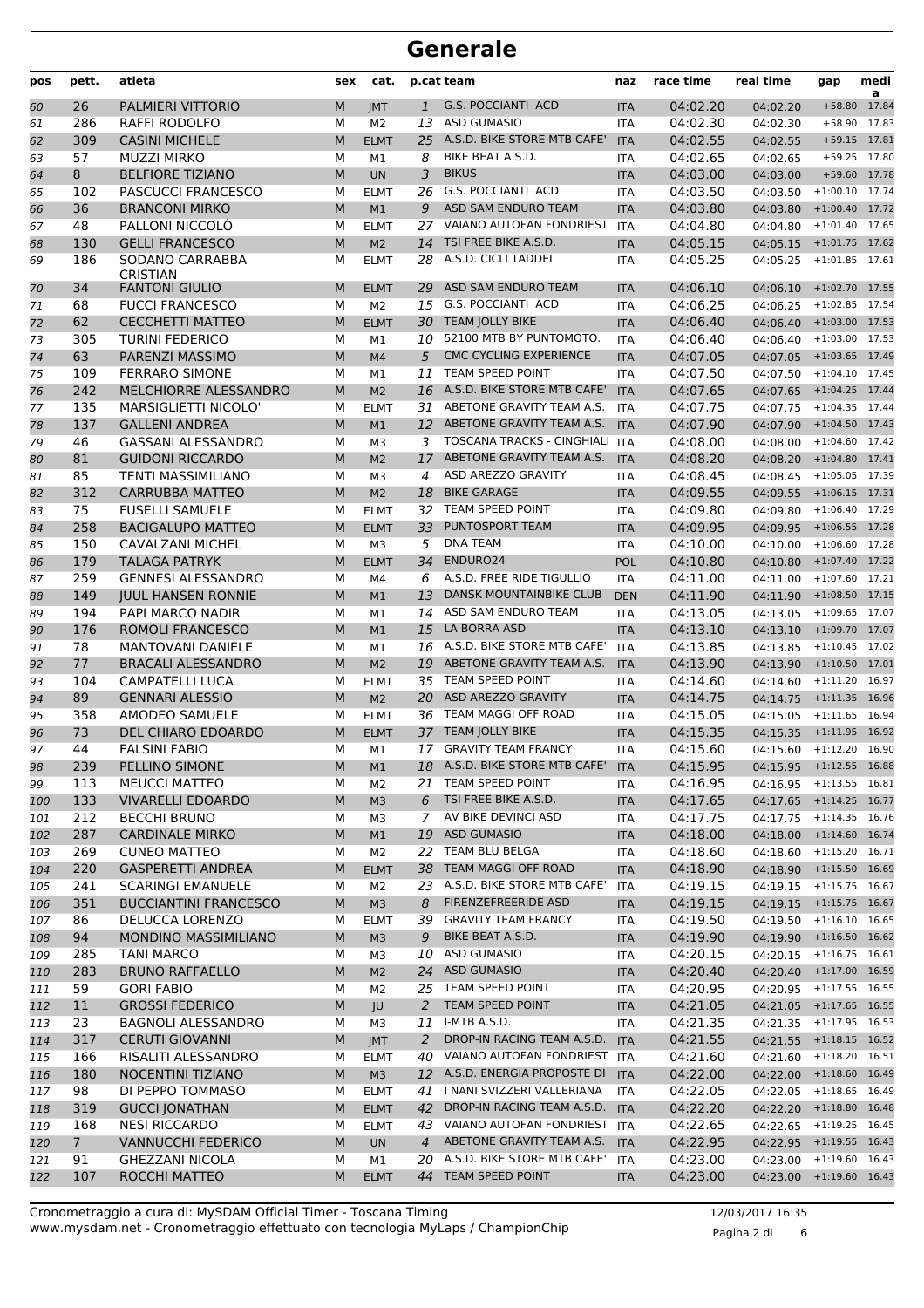| pos | pett. | atleta                       | sex | cat.           |                | p.cat team                        | naz        | race time | real time               | gap              | medi<br>a |
|-----|-------|------------------------------|-----|----------------|----------------|-----------------------------------|------------|-----------|-------------------------|------------------|-----------|
| 123 | 79    | <b>FACCINI MASSIMO</b>       | M   | M <sub>1</sub> | 21             | PEDALE FIDENTINO RACE             | <b>ITA</b> | 04:23.15  | 04:23.15                | $+1:19.75$       | 16.42     |
| 124 | 108   | PASCALE LEONARDO             | М   | <b>ELMT</b>    | 45             | TEAM SPEED POINT                  | <b>ITA</b> | 04:23.25  | 04:23.25                | $+1:19.85$       | 16.41     |
| 125 | 148   | <b>GORI STEFANO</b>          | M   | M <sub>5</sub> | 2              | ASD AREZZO GRAVITY                | <b>ITA</b> | 04:23.60  | $04:23.60$ +1:20.20     |                  | 16.39     |
| 126 | 80    | <b>PARENTINI SAMUELE</b>     | М   | M <sub>2</sub> | 26             | TSI FREE BIKE A.S.D.              | <b>ITA</b> | 04:23.65  | 04:23.65                | $+1:20.25$ 16.39 |           |
| 127 | 362   | <b>SANTINI GIACOMO</b>       | M   | <b>UN</b>      | 5              | <b>TEAM SPEED POINT</b>           | <b>ITA</b> | 04:24.20  | 04:24.20 +1:20.80 16.35 |                  |           |
| 128 | 140   | <b>GALGANO ANTONIO LUIGI</b> | М   | M3             | 13             | ABETONE GRAVITY TEAM A.S.         | <b>ITA</b> | 04:24.35  | $04:24.35$ +1:20.95     |                  | 16.34     |
| 129 | 250   | PICCHIRILLI MATTEO           | M   | <b>ELMT</b>    | 46             | ASD BIKELAND TEAM BIKE            | <b>ITA</b> | 04:25.05  | $04:25.05$ +1:21.65     |                  | 16.30     |
| 130 | 172   | <b>BOGANINI GABRIELE</b>     | М   | M2             |                | 27 VAIANO AUTOFAN FONDRIEST       | <b>ITA</b> | 04:25.25  | 04:25.25                | $+1:21.85$       | 16.29     |
| 131 | 16    | <b>CASINI FEDERICA</b>       | F   | OP-W           | 1              | A.S.D. CICLI TADDEI               | <b>ITA</b> | 04:25.30  | $04:25.30 + 1:21.90$    |                  | 16.28     |
| 132 | 71    | <b>MANCUSO ANDREA</b>        | М   | <b>FRONT</b>   | 2              | ASD SAM ENDURO TEAM               | <b>ITA</b> | 04:25.60  | 04:25.60                | $+1:22.20$       | 16.27     |
| 133 | 110   | <b>ESCHINI FLAVIO</b>        | M   | M1             | 22             | <b>TEAM SPEED POINT</b>           | <b>ITA</b> | 04:25.60  | 04:25.60 +1:22.20 16.27 |                  |           |
| 134 | 84    | <b>CONGIU ROBERTO</b>        | М   | M <sub>2</sub> | 28             | <b>GS CICLISMO AVIS</b>           | <b>ITA</b> | 04:26.35  | 04:26.35                | $+1:22.95$ 16.22 |           |
| 135 | 159   | PREMAZZI MARCO               | M   | M <sub>5</sub> | 3              | <b>TOSCANA TRACKS - CINGHIALI</b> | <b>ITA</b> | 04:26.65  | $04:26.65$ +1:23.25     |                  | 16.20     |
| 136 | 101   | <b>LUCIOLI LIDO</b>          | М   | M <sub>6</sub> | 1              | VAIANO AUTOFAN FONDRIEST          | <b>ITA</b> | 04:27.05  | 04:27.05                | $+1:23.65$       | 16.18     |
| 137 | 245   | <b>SABATINI RUGGERO</b>      | M   | M <sub>4</sub> | $\overline{7}$ | <b>ASD BREAK BIKE SESTRI</b>      | <b>ITA</b> | 04:27.40  | 04:27.40                | $+1:24.00$       | 16.16     |
| 138 | 131   | <b>VARGIU ENRICO</b>         | М   | M3             | 14             | TSI FREE BIKE A.S.D.              | <b>ITA</b> | 04:27.60  | 04:27.60                | $+1:24.20$ 16.14 |           |
| 139 | 132   | <b>CINOTTI STEFANO</b>       | M   | M <sub>3</sub> | 15             | TSI FREE BIKE A.S.D.              | <b>ITA</b> | 04:28.20  | 04:28.20                | $+1:24.80$       | 16.11     |
| 140 | 255   | <b>BINDI MICHELE</b>         | М   | M <sub>3</sub> | 16             | <b>GRAVITY TEAM FRANCY</b>        | <b>ITA</b> | 04:28.25  | 04:28.25                | $+1:24.85$       | 16.10     |
| 141 | 356   | <b>GOTTI MICHELE</b>         | M   | M <sub>5</sub> | $\overline{4}$ | Volterra Bike                     | <b>ITA</b> | 04:28.25  | $04:28.25$ +1:24.85     |                  | 16.10     |
| 142 | 284   | <b>BELLOSI GIANFRANCO</b>    | М   | M <sub>5</sub> | 5              | <b>ASD GUMASIO</b>                | <b>ITA</b> | 04:28.50  | 04:28.50                | $+1:25.10$       | 16.09     |
| 143 | 76    | <b>BAZZANI LUCA</b>          | M   | M1             | 23             | <b>TEAM BLU BELGA</b>             | <b>ITA</b> | 04:28.60  | 04:28.60                | $+1:25.20$       | 16.08     |
| 144 | 92    | <b>MENICONI LUCA</b>         | М   | <b>ELMT</b>    | 47             | A.S.D VIGILI DEL FUOCO            | <b>ITA</b> | 04:29.00  | 04:29.00                | $+1:25.60$       | 16.06     |
| 145 | 238   | <b>REBOA FRANCESCO</b>       | M   | <b>ELMT</b>    | 48             | A.S.D. BIKE STORE MTB CAFE'       | <b>ITA</b> | 04:29.35  | 04:29.35                | $+1:25.95$       | 16.04     |
| 146 | 277   | RAGGI CHRISTIAN              | М   | <b>ELMT</b>    |                | 49 TEAM JOLLY BIKE                | <b>ITA</b> | 04:29.40  | 04:29.40                | $+1:26.00$       | 16.04     |
| 147 | 97    | PAOLETTI JURY PATRICK        | M   | M <sub>4</sub> | 8              | A.S.D. BIKE STORE MTB CAFE'       | <b>ITA</b> | 04:29.50  | $04:29.50$ +1:26.10     |                  | 16.03     |
| 148 | 253   | RIGHI ANDREA                 | М   | <b>ELMT</b>    | 50             | <b>GRAVITY TEAM FRANCY</b>        | <b>ITA</b> | 04:29.55  | 04:29.55                | $+1:26.15$       | 16.03     |
| 149 | 299   | POMPILI FEDERICO             | M   | M <sub>2</sub> | 29             | <b>HUTR</b>                       | <b>ITA</b> | 04:29.60  | 04:29.60                | $+1:26.20$       | 16.02     |
| 150 | 139   | <b>BIANCHI DARIO</b>         | М   | M <sub>2</sub> | 30             | ABETONE GRAVITY TEAM A.S.         | <b>ITA</b> | 04:29.80  | 04:29.80                | $+1:26.40$       | 16.01     |
| 151 | 237   | VANNETTI STEFANO             | M   | M <sub>5</sub> | 6              | <b>FIRENZEFREERIDE ASD</b>        | <b>ITA</b> | 04:30.00  | $04:30.00 + 1:26.60$    |                  | 16.00     |
| 152 | 115   | <b>IACOPONI LUCA</b>         | М   | M <sub>2</sub> | 31             | <b>TEAM SPEED POINT</b>           | <b>ITA</b> | 04:30.10  | 04:30.10                | +1:26.70 15.99   |           |
| 153 | 145   | <b>NORCINI EMANUELE</b>      | M   | M <sub>3</sub> |                | 17 ASD AREZZO GRAVITY             | <b>ITA</b> | 04:30.15  | 04:30.15 +1:26.75 15.99 |                  |           |
| 154 | 83    | PARENTI LORENZO              | М   | M <sub>5</sub> | 7              | <b>G.S. POCCIANTI ACD</b>         | <b>ITA</b> | 04:30.60  | 04:30.60                | $+1:27.20$       | 15.96     |
| 155 | 257   | <b>GUALTIERI ANDREA</b>      | M   | <b>ELMT</b>    | 51             | ASD BIKELAND TEAM BIKE            | <b>ITA</b> | 04:30.90  | 04:30.90                | $+1:27.50$       | 15.95     |
| 156 | 240   | <b>NEGRI MARCELLO</b>        | M   | M1             | 24             | A.S.D. BIKE STORE MTB CAFE'       | <b>ITA</b> | 04:31.35  | 04:31.35                | $+1:27.95$ 15.92 |           |
| 157 | 144   | <b>ROSSI LEONARDO</b>        | M   | M <sub>2</sub> |                | 32 ASD AREZZO GRAVITY             | <b>ITA</b> | 04:31.85  | 04:31.85                | $+1:28.45$ 15.89 |           |
| 158 | 153   | <b>ANGIOLINI ANDREA</b>      | М   | <b>ELMT</b>    |                | 52 AV BIKE DEVINCI ASD            | <b>ITA</b> | 04:32.70  | 04:32.70                | $+1:29.30$ 15.84 |           |
| 159 | 230   | <b>TESEI ANDREA</b>          | M   | M <sub>3</sub> |                | 18 SOC. ELBA OVEST                | <b>ITA</b> | 04:33.00  | $04:33.00$ +1:29.60     |                  | 15.82     |
| 160 | 280   | <b>CIANTI MASSIMILIANO</b>   | М   | M3             | 19             | <b>ASD GUMASIO</b>                | <b>ITA</b> | 04:33.00  | 04:33.00                | $+1:29.60$       | 15.82     |
| 161 | 87    | <b>FALCI MARCO</b>           | M   | <b>ELMT</b>    |                | 53 UISP PRATO                     | <b>ITA</b> | 04:33.05  | 04:33.05 +1:29.65 15.82 |                  |           |
| 162 | 106   | <b>MARIANI MAURIZIO</b>      | м   | <b>FRONT</b>   | 3              | MTB CLUB SPOLETO                  | ITA        | 04:33.50  | 04:33.50 +1:30.10 15.80 |                  |           |
| 163 | 270   | <b>FONTANA MICHELE</b>       | M   | M1             |                | 25 TEAM BLU BELGA                 | <b>ITA</b> | 04:33.65  | 04:33.65 +1:30.25 15.79 |                  |           |
| 164 | 96    | <b>MUNNO ANTONIO</b>         | М   | M3             |                | 20 SOC. ELBA OVEST                | <b>ITA</b> | 04:34.10  | 04:34.10 +1:30.70 15.76 |                  |           |
| 165 | 155   | FORTUNATI PIETRO             | M   | <b>ELMT</b>    | 54             | M6G BIKESTORE RACING              | <b>ITA</b> | 04:34.15  | 04:34.15 +1:30.75 15.76 |                  |           |
| 166 | 229   | <b>COSTA CRISTIAN</b>        | М   | M2             |                | 33 SOC. ELBA OVEST                | ITA        | 04:34.30  | 04:34.30 +1:30.90 15.75 |                  |           |
| 167 | 321   | <b>SANTINI LUCA</b>          | M   | M4             | 9              | <b>ASD GUMASIO</b>                | <b>ITA</b> | 04:35.00  | 04:35.00 +1:31.60 15.71 |                  |           |
| 168 | 221   | <b>CECCONI PAOLO</b>         | М   | MЗ             | 21             | TEAM MAGGI OFF ROAD               | ITA        | 04:35.25  | 04:35.25 +1:31.85 15.69 |                  |           |
| 169 | 278   | <b>MUZZARELLI MARCO</b>      | M   | M <sub>5</sub> | 8              | <b>ASD GUMASIO</b>                | <b>ITA</b> | 04:35.50  | 04:35.50 +1:32.10 15.68 |                  |           |
| 170 | 103   | LUMINI TOMMASO               | М   | M6             | 2              | ABETONE GRAVITY TEAM A.S.         | <b>ITA</b> | 04:36.20  | 04:36.20 +1:32.80 15.64 |                  |           |
| 171 | 360   | <b>MAZZANTI ALBERTO</b>      | М   | M <sub>5</sub> | 9              | <b>TEAM MAGGI OFF ROAD</b>        | <b>ITA</b> | 04:36.20  | 04:36.20 +1:32.80 15.64 |                  |           |
|     |       | <b>MASSIMO EDOARDO</b>       |     |                |                |                                   |            |           |                         |                  |           |
| 172 | 288   | <b>INNOCENTI MARCO</b>       | М   | M1             |                | 26 ASD GUMASIO                    | ITA        | 04:36.45  | 04:36.45 +1:33.05 15.63 |                  |           |
| 173 | 295   | <b>BORSI STEFANO</b>         | M   | <b>ELMT</b>    |                | 55 UISP PRATO                     | <b>ITA</b> | 04:37.15  | 04:37.15 +1:33.75 15.59 |                  |           |
| 174 | 298   | DEL SARTO SIMONE             | М   | MЗ             |                | 22 HUTR                           | <b>ITA</b> | 04:37.20  | 04:37.20 +1:33.80 15.58 |                  |           |
| 175 | 82    | RIMONDO MATTEO               | M   | M1             |                | 27 VAIANO AUTOFAN FONDRIEST       | <b>ITA</b> | 04:37.35  | 04:37.35 +1:33.95 15.58 |                  |           |
| 176 | 249   | NOCCIOLINI NICOLA            | М   | M3             |                | 23 HIMOD BIKE - 4 ELEMENTS        | ITA        | 04:37.55  | 04:37.55                | $+1:34.15$ 15.56 |           |
| 177 | 282   | <b>VICIANI PAOLO</b>         | M   | M <sub>5</sub> |                | 10 ASD GUMASIO                    | <b>ITA</b> | 04:37.85  | 04:37.85 +1:34.45 15.55 |                  |           |
| 178 | 90    | <b>BORGIOLI LORENZO</b>      | М   | M5             |                | 11 VAIANO AUTOFAN FONDRIEST       | ITA        | 04:38.65  | 04:38.65 +1:35.25 15.50 |                  |           |
| 179 | 119   | <b>GUARINO MASSIMO</b>       | M   | M <sub>4</sub> |                | 10 TEAM SPEED POINT               | <b>ITA</b> | 04:38.80  | 04:38.80 +1:35.40 15.49 |                  |           |
| 180 | 256   | <b>RICCI ROBERTO</b>         | М   | M5             | 12             | <b>GRAVITY TEAM FRANCY</b>        | ITA        | 04:39.20  | 04:39.20 +1:35.80 15.47 |                  |           |
| 181 | 274   | <b>CERABINO SAVINO</b>       | M   | M <sub>3</sub> |                | 24 TEAM JOLLY BIKE                | <b>ITA</b> | 04:39.30  | 04:39.30 +1:35.90 15.47 |                  |           |
| 182 | 147   | <b>GABRIELLI SIMONE</b>      | М   | M4             |                | 11 ASD AREZZO GRAVITY             | ITA        | 04:39.85  | 04:39.85                | $+1:36.45$ 15.44 |           |
| 183 | 170   | <b>BONELLI MICHELE</b>       | M   | M1             | 28             | VAIANO AUTOFAN FONDRIEST          | <b>ITA</b> | 04:39.85  | 04:39.85 +1:36.45 15.44 |                  |           |
| 184 | 313   | <b>GIULIANI MARCO</b>        | М   | M1             | 29             | POL. LA PERLA                     | ITA.       | 04:40.50  | 04:40.50 +1:37.10 15.40 |                  |           |
| 185 | 17    | <b>BOCCHINI ANIA</b>         | F   | OP-W           | $\mathbf{2}$   | SUPERNOVA FACTORY ASD             | <b>ITA</b> | 04:40.90  | 04:40.90 +1:37.50 15.38 |                  |           |

Pagina 3 di 6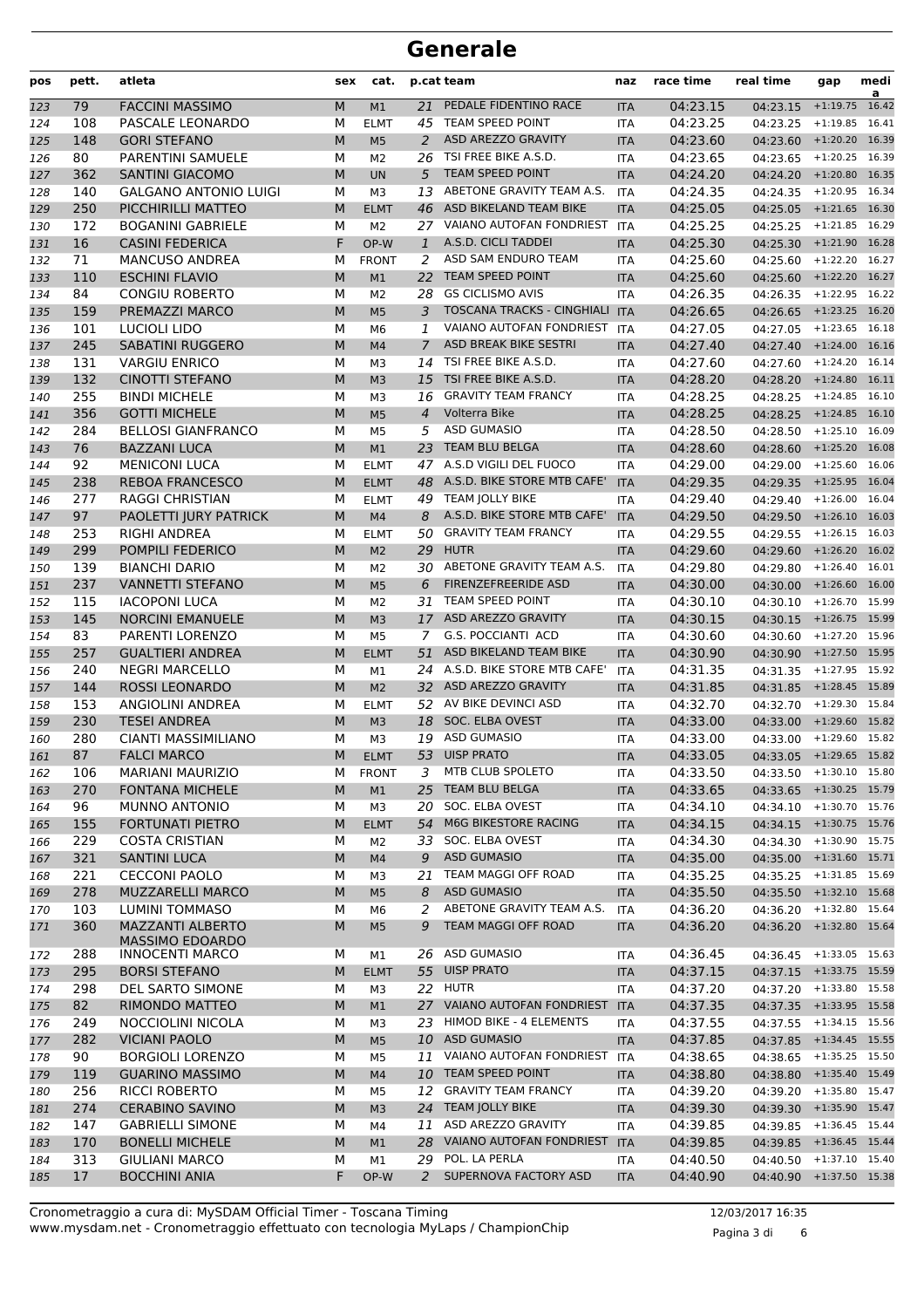| pos | pett. | atleta                        | sex | cat.           |                | p.cat team                        | naz        | race time | real time                 | gap              | medi<br>a |
|-----|-------|-------------------------------|-----|----------------|----------------|-----------------------------------|------------|-----------|---------------------------|------------------|-----------|
| 186 | 105   | LOMBARDI LEONARDO             | M   | M1             |                | 30 TSI FREE BIKE A.S.D.           | <b>ITA</b> | 04:41.10  | 04:41.10                  | $+1:37.70$       | 15.37     |
| 187 | 146   | <b>CARRARESI ANDREA</b>       | М   | M <sub>3</sub> |                | 25 ASD AREZZO GRAVITY             | <b>ITA</b> | 04:41.50  | 04:41.50                  | $+1:38.10$       | 15.35     |
| 188 | 169   | STOROZUK ALEKSANDR            | M   | <b>ELMT</b>    |                | 56 VAIANO AUTOFAN FONDRIEST       | <b>ITA</b> | 04:41.65  | 04:41.65                  | $+1:38.25$       | 15.34     |
| 189 | 303   | SCHIAFFINO MIRKO              | М   | M <sub>3</sub> | 26             | PUNTOSPORT TEAM                   | <b>ITA</b> | 04:41.80  | 04:41.80                  | $+1:38.40$       | 15.33     |
| 190 | 246   | <b>BERNARDINI LUCA</b>        | M   | <b>ELMT</b>    |                | 57 HIMOD BIKE - 4 ELEMENTS        | <b>ITA</b> | 04:41.90  | 04:41.90                  | $+1:38.50$ 15.32 |           |
| 191 | 70    | PONSICCHI ROBERTO             | М   | M3             | 27             | <b>G.S. POCCIANTI ACD</b>         | ITA        | 04:42.25  | 04:42.25                  | $+1:38.85$       | 15.31     |
| 192 | 138   | TOMASINI ALESSANDRO           | M   | M <sub>2</sub> |                | 34 ABETONE GRAVITY TEAM A.S.      | <b>ITA</b> | 04:42.30  | 04:42.30                  | $+1:38.90$ 15.30 |           |
| 193 | 233   | <b>COSTA LUCA</b>             | М   | M4             | 12             | SOC. ELBA OVEST                   | <b>ITA</b> | 04:43.20  | 04:43.20                  | $+1:39.80$       | 15.25     |
| 194 | 272   | <b>MARTINELLI FILIPPO</b>     | M   | M <sub>2</sub> | 35             | <b>UISP COMITATO TERR.LE</b>      | <b>ITA</b> | 04:43.60  | 04:43.60                  | $+1:40.20$       | 15.23     |
| 195 | 306   | <b>DEBITI NICOLA</b>          | M   | <b>ELMT</b>    | 58             | 52100 MTB BY PUNTOMOTO.           | <b>ITA</b> | 04:43.60  | 04:43.60                  | $+1:40.20$ 15.23 |           |
| 196 | 111   | <b>FIUMALBI DARIO</b>         | M   | M <sub>2</sub> | 36             | <b>TEAM SPEED POINT</b>           | <b>ITA</b> | 04:43.80  | 04:43.80                  | $+1:40.40$ 15.22 |           |
| 197 | 178   | <b>SAVELLI SIMONE</b>         | М   | M3             | 28             | <b>POTIFREERIDE</b>               | ITA        | 04:44.00  | 04:44.00                  | $+1:40.60$       | 15.21     |
| 198 | 165   | <b>TESI ALBERTO</b>           | M   | M1             |                | 31   NANI SVIZZERI VALLERIANA     | <b>ITA</b> | 04:44.60  | 04:44.60                  | $+1:41.20$ 15.18 |           |
| 199 | 211   | <b>MARROCCHI TOMMASO</b>      | М   | M1             |                | 32 G.S. POCCIANTI ACD             | <b>ITA</b> | 04:44.90  | 04:44.90                  | $+1:41.50$       | 15.16     |
| 200 | 196   | MAZZARISI MASSIMILIANO        | M   | M <sub>3</sub> | 29             | ASD SAM ENDURO TEAM               | <b>ITA</b> | 04:45.30  | 04:45.30                  | $+1:41.90$       | 15.14     |
| 201 | 160   | LUCCHI DIEGO                  | М   | M <sub>2</sub> | 37             | <b>TOSCANA TRACKS - CINGHIALI</b> | <b>ITA</b> | 04:45.35  | 04:45.35                  | $+1:41.95$ 15.14 |           |
| 202 | 14    | <b>BONANNI FRANCESCA</b>      |     | F OP-WPRO      | $\mathbf{1}$   | <b>TEAM SPEED POINT</b>           | <b>ITA</b> | 04:45.75  | 04:45.75                  | $+1:42.35$ 15.12 |           |
| 203 | 190   | <b>COLLA TOMMASO</b>          | м   | M1             |                | 33 G.S. POCCIANTI ACD             | <b>ITA</b> | 04:45.90  | 04:45.90                  | $+1:42.50$       | 15.11     |
| 204 | 254   | <b>BENETTI ROCCO</b>          | M   | M1             |                | 34 GRAVITY TEAM FRANCY            | <b>ITA</b> | 04:45.90  | 04:45.90 +1:42.50 15.11   |                  |           |
| 205 | 232   | <b>DINI MAURIZIO</b>          | М   | M4             | 13             | SOC. ELBA OVEST                   | <b>ITA</b> | 04:46.85  | 04:46.85                  | $+1:43.45$       | 15.06     |
| 206 | 174   | <b>FATTORI ANDREA</b>         | M   | <b>FRONT</b>   | $\overline{4}$ | VAIANO AUTOFAN FONDRIEST          | <b>ITA</b> | 04:47.60  | 04:47.60                  | $+1:44.20$       | 15.02     |
| 207 | 301   | ROMOLINI ROBERTO              | М   | <b>ELMT</b>    | 59             | VAIANO AUTOFAN FONDRIEST          | <b>ITA</b> | 04:48.15  | 04:48.15                  | $+1:44.75$       | 14.99     |
| 208 | 268   | <b>VIGNALI LUCA</b>           | M   | <b>ELMT</b>    | 60             | <b>TEAM BLU BELGA</b>             | <b>ITA</b> | 04:48.80  | 04:48.80                  | $+1:45.40$ 14.96 |           |
| 209 | 275   | <b>TOMEI WALTER</b>           | М   | M <sub>2</sub> | 38             | <b>TEAM JOLLY BIKE</b>            | <b>ITA</b> | 04:49.30  | 04:49.30                  | $+1:45.90$       | 14.93     |
| 210 | 209   | <b>RAVELLI LUCA</b>           | M   | M <sub>2</sub> | 39             | <b>BIKE&amp;CO ASD</b>            | <b>ITA</b> | 04:49.65  | 04:49.65                  | $+1:46.25$ 14.91 |           |
| 211 | 197   | <b>COLOMBRITA MARCO</b>       | М   | M <sub>3</sub> | 30             | ASD SAM ENDURO TEAM               | <b>ITA</b> | 04:49.80  | 04:49.80                  | $+1:46.40$       | 14.91     |
| 212 | 297   | <b>VERDINA ROBERTO</b>        | M   | M <sub>3</sub> | 31             | <b>HUTR</b>                       | <b>ITA</b> | 04:49.95  | 04:49.95                  | $+1:46.55$       | 14.90     |
| 213 | 13    | LOZZI LUCA                    | М   | JU             | 3              | <b>BIKUS</b>                      | <b>ITA</b> | 04:50.00  | 04:50.00                  | $+1:46.60$       | 14.90     |
| 214 | 162   | <b>LORENZONI MASSIMILIANO</b> | M   | M <sub>4</sub> | 14             | <b>TOSCANA TRACKS - CINGHIALI</b> | <b>ITA</b> | 04:50.00  | 04:50.00                  | $+1:46.60$ 14.90 |           |
| 215 | 279   | CINOTTI ENRICO                | М   | M3             |                | 32 ASD GUMASIO                    | <b>ITA</b> | 04:50.00  | 04:50.00                  | $+1:46.60$       | 14.90     |
| 216 | 175   | <b>PAPINI FRANCESCO</b>       | M   | <b>ELMT</b>    | 61             | STEELS BIKE A.S.D.                | <b>ITA</b> | 04:51.00  | $04:51.00 +1:47.60$       |                  | 14.85     |
| 217 | 129   | <b>GIUNTINI ENRICO</b>        | М   | M <sub>2</sub> | 40             | TSI FREE BIKE A.S.D.              | <b>ITA</b> | 04:52.05  | 04:52.05                  | $+1:48.65$       | 14.79     |
| 218 | 281   | <b>CAPPELLI STEFANO</b>       | M   | M <sub>5</sub> | 13             | <b>ASD GUMASIO</b>                | <b>ITA</b> | 04:52.10  | 04:52.10                  | $+1:48.70$       | 14.79     |
| 219 | 142   | <b>MORETTI ANDREA</b>         | М   | <b>FRONT</b>   | 5              | ASD AREZZO GRAVITY                | <b>ITA</b> | 04:52.40  | 04:52.40                  | $+1:49.00$       | 14.77     |
| 220 | 223   | <b>RAPINI DANIELE</b>         | M   | <b>ELMT</b>    | 62             | 52100 MTB BY PUNTOMOTO.           | <b>ITA</b> | 04:52.45  | 04:52.45                  | $+1:49.05$       | 14.77     |
| 221 | 294   | ROMANELLI MAURO               | М   | M1             |                | 35 POTIFREERIDE                   | <b>ITA</b> | 04:52.50  | 04:52.50                  | $+1:49.10$       | 14.77     |
| 222 | 215   | <b>MUSTO LORENZO</b>          | M   | M1             |                | 36 BIKE BEAT A.S.D.               | <b>ITA</b> | 04:53.15  | $04:53.15$ +1:49.75       |                  | 14.74     |
| 223 | 222   | <b>MARIANI NIKO</b>           | М   | <b>ELMT</b>    | 63             | 52100 MTB BY PUNTOMOTO.           | <b>ITA</b> | 04:53.20  | 04:53.20                  | $+1:49.80$       | 14.73     |
| 224 | 353   | <b>GUERRAZZI FRANCESCO</b>    | M   | M4             |                | 15 POL. LA PERLA                  | <b>ITA</b> | 04:53.35  | $04:53.35$ +1:49.95 14.73 |                  |           |
| 225 | 188   | ZAMBELLI GAT ATTILIO          | м   | M4             |                | 16 A.S.D. CICLI TADDEI            | ITA        | 04:53.50  | 04:53.50 +1:50.10 14.72   |                  |           |
| 226 | 338   | <b>CARNEVALI ENRICO</b>       | M   | M <sub>5</sub> |                | 14 ASD AREZZO GRAVITY             | <b>ITA</b> | 04:53.75  | 04:53.75 +1:50.35 14.71   |                  |           |
| 227 | 267   | <b>MUSA EMANUELE</b>          | М   | M1             |                | 37 TEAM BLU BELGA                 | ITA        | 04:54.00  | 04:54.00 +1:50.60 14.69   |                  |           |
| 228 | 244   | <b>FORASSIEPI DAVIDE</b>      | M   | M <sub>4</sub> |                | 17 A.S.D. BIKE STORE MTB CAFE'    | <b>ITA</b> | 04:54.35  | 04:54.35 +1:50.95 14.68   |                  |           |
| 229 | 15    | RAVAIOLI GAIA                 |     | F OP-WPRO      | 2              | <b>BIKE GARAGE</b>                | ITA        | 04:54.55  | 04:54.55                  | $+1:51.15$ 14.67 |           |
| 230 | 118   | <b>CEI ALESSANDRO</b>         | M   | M <sub>3</sub> | 33             | TEAM SPEED POINT                  | <b>ITA</b> | 04:54.75  | 04:54.75                  | $+1:51.35$ 14.66 |           |
| 231 | 361   | PALAGI ALESSANDRO             | М   | <b>ELMT</b>    | 64             | <b>GRAVITY TEAM FRANCY</b>        | ITA        | 04:54.80  | 04:54.80                  | $+1:51.40$ 14.65 |           |
| 232 | 214   | <b>CHINI RICCARDO</b>         | M   | <b>JMT</b>     | 3              | BIKE BEAT A.S.D.                  | <b>ITA</b> | 04:54.90  | 04:54.90 +1:51.50 14.65   |                  |           |
| 233 | 235   | <b>IORI FILIPPO</b>           | М   | <b>ELMT</b>    |                | 65 BIKUS                          | ITA        | 04:55.55  | 04:55.55 +1:52.15 14.62   |                  |           |
| 234 | 206   | PERUZZI GIULIO                | M   | M1             |                | 38 A.S.D. ORBETELLO BIKETRIBE     | <b>ITA</b> | 04:55.65  | 04:55.65 +1:52.25 14.61   |                  |           |
| 235 | 100   | NICCOLINI FEDERICO            | М   | M1             |                | 39 A.S.D. CICLOSPORT              | ITA        | 04:56.10  | 04:56.10                  | $+1:52.70$ 14.59 |           |
| 236 | 125   | <b>ANTONIELLO EMILIANO</b>    | M   | M1             | 40             | TSI FREE BIKE A.S.D.              | <b>ITA</b> | 04:56.70  | 04:56.70 +1:53.30 14.56   |                  |           |
| 237 | 234   | <b>GALEAZZI NICCOLINO</b>     | М   | M5             |                | 15 SOC. ELBA OVEST                | ITA        | 04:56.70  | 04:56.70                  | $+1:53.30$ 14.56 |           |
| 238 | 151   | SALVADORI JURI                | M   | M <sub>3</sub> | 34             | <b>DNA TEAM</b>                   | <b>ITA</b> | 04:57.50  | 04:57.50 +1:54.10 14.52   |                  |           |
| 239 | 300   | <b>BIGINI DAMIANO</b>         | М   | M2             |                | 41 HUTR                           | ITA        | 04:57.95  | $04:57.95$ +1:54.55 14.50 |                  |           |
| 240 | 123   | <b>GUERRI ALESSIO</b>         | M   | M <sub>2</sub> |                | 42 I-MTB A.S.D.                   | <b>ITA</b> | 04:58.85  | 04:58.85 +1:55.45 14.46   |                  |           |
| 241 | 195   | TOMA DIEGO                    | М   | M1             |                | 41 ASD SAM ENDURO TEAM            | ITA        | 04:58.90  | 04:58.90                  | $+1:55.50$ 14.45 |           |
| 242 | 116   | <b>BASTIANI ANDREA</b>        | M   | M <sub>2</sub> |                | 43 TEAM SPEED POINT               | <b>ITA</b> | 04:59.50  | 04:59.50                  | $+1:56.10$ 14.42 |           |
| 243 | 199   | PRATESI TOMMASO               | М   | M4             |                | 18 ASD SAM ENDURO TEAM            | ITA        | 04:59.90  | 04:59.90                  | $+1:56.50$ 14.40 |           |
| 244 | 95    | <b>BALESTRIERI ANDREA</b>     | M   | M <sub>2</sub> |                | 44 TSI FREE BIKE A.S.D.           | <b>ITA</b> | 04:59.95  | 04:59.95                  | $+1:56.55$ 14.40 |           |
| 245 | 205   | <b>CHELLINI FRANCESCO</b>     | М   | M3             |                | 35 A.S.D. CICLOSPORT              | <b>ITA</b> | 05:00.75  | $05:00.75$ +1:57.35 14.36 |                  |           |
| 246 | 164   | <b>GIUNTOLI RICCARDO</b>      | M   | M <sub>2</sub> |                | 45   NANI SVIZZERI VALLERIANA     | <b>ITA</b> | 05:00.90  | 05:00.90 +1:57.50 14.36   |                  |           |
| 247 | 262   | PIERONI CRISTIAN              | М   | M1             |                | 42 ASD CM2                        | ITA        | 05:01.60  | 05:01.60                  | $+1:58.20$ 14.32 |           |
| 248 | 260   | ROSSI ALESSANDRO              | M   | M <sub>2</sub> |                | 46 ASD CM2                        | <b>ITA</b> | 05:01.65  | 05:01.65                  | $+1:58.25$ 14.32 |           |
| 249 | 191   | DE CASTRO SIMONE              | М   | M3             |                | 36 G.S. POCCIANTI ACD             | ITA        | 05:01.75  | 05:01.75                  | $+1:58.35$ 14.32 |           |

www.mysdam.net - Cronometraggio effettuato con tecnologia MyLaps / ChampionChip Cronometraggio a cura di: MySDAM Official Timer - Toscana Timing 12/03/2017 16:35

Pagina 4 di 6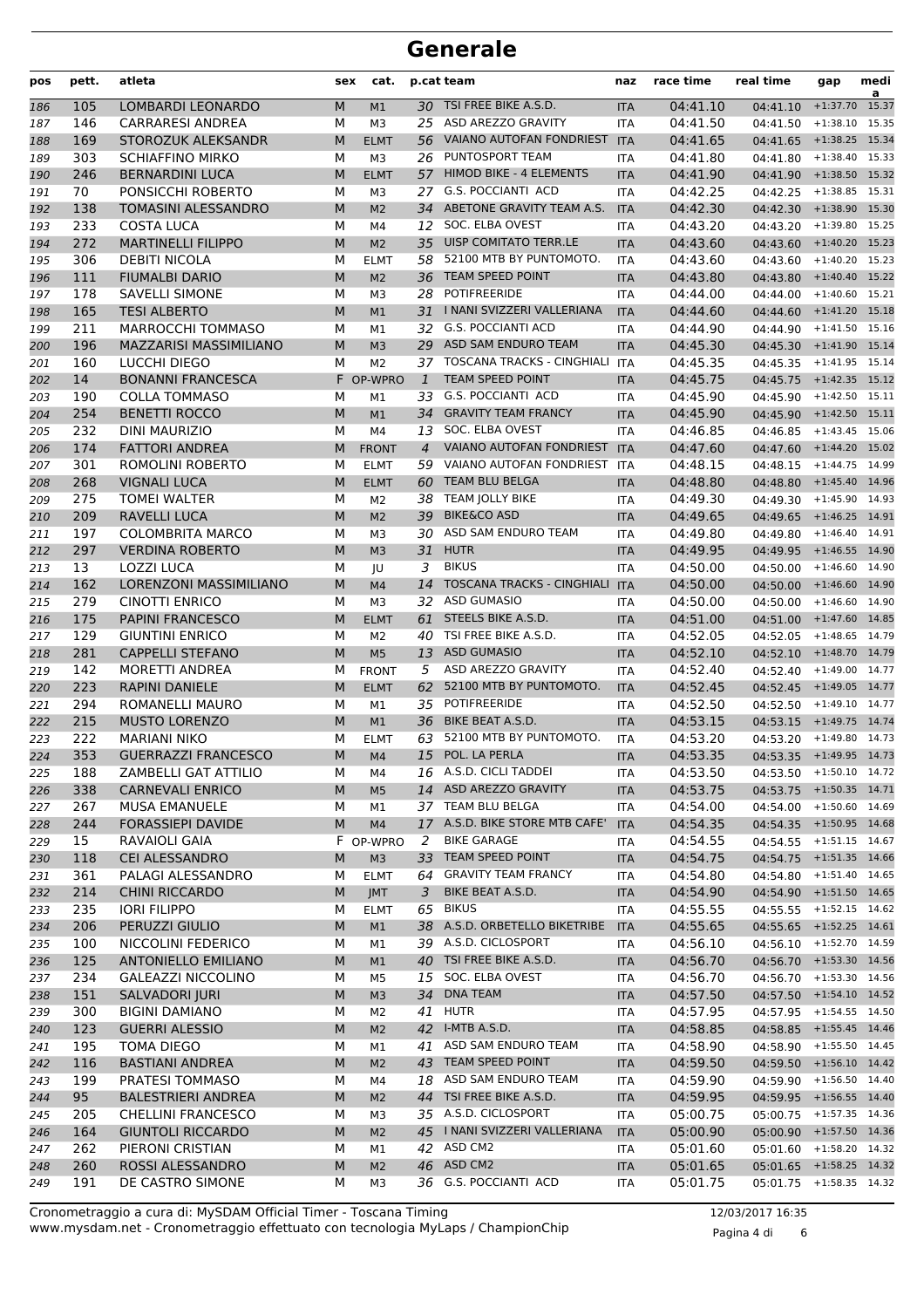| pos        | pett.      | atleta                                      | sex       | cat.                       |                | p.cat team                                         | naz                      | race time            | real time                           | gap                                | medi<br>a |
|------------|------------|---------------------------------------------|-----------|----------------------------|----------------|----------------------------------------------------|--------------------------|----------------------|-------------------------------------|------------------------------------|-----------|
| 250        | 213        | <b>ZANIERI FABIO</b>                        | M         | <b>ELMT</b>                | 66             | BIKE BEAT A.S.D.                                   | <b>ITA</b>               | 05:02.20             | 05:02.20                            | $+1:58.80$                         | 14.30     |
| 251        | 112        | <b>GHEZZANI JONATA</b>                      | M         | <b>FRONT</b>               | 6              | TEAM SPEED POINT                                   | <b>ITA</b>               | 05:02.40             | 05:02.40                            | $+1:59.00$                         | 14.29     |
| 252        | 216        | <b>BUGETTI FRANCESCO</b>                    | M         | M <sub>2</sub>             | 47             | BIKE BEAT A.S.D.                                   | <b>ITA</b>               | 05:02.85             | 05:02.85                            | +1:59.45 14.26                     |           |
| 253        | 243        | NIGIOTTI MICHELE                            | М         | M3                         |                | 37 A.S.D. BIKE STORE MTB CAFE'                     | <b>ITA</b>               | 05:04.40             | 05:04.40                            | $+2:01.00$                         | 14.19     |
| 254        | 302        | <b>GALLO ROBERTO</b>                        | M         | M <sub>5</sub>             | 16             | <b>ALSIUM BIKE TEAM</b>                            | <b>ITA</b>               | 05:04.60             | 05:04.60                            | $+2:01.20$ 14.18                   |           |
| 255        | 192        | HU YOU YI                                   | М         | M <sub>3</sub>             |                | 38 G.S. POCCIANTI ACD                              | <b>CHN</b>               | 05:04.90             | 05:04.90                            | $+2:01.50$ 14.17                   |           |
| 256        | 122        | <b>MAGNANI GIACOMO</b>                      | M         | M1                         | 43             | I-MTB A.S.D.                                       | <b>ITA</b>               | 05:05.35             | 05:05.35                            | $+2:01.95$                         | 14.15     |
| 257        | 93         | <b>GIUNTA SIMONE</b>                        | M         | M <sub>3</sub>             |                | 39 ASD CM2                                         | <b>ITA</b>               | 05:07.00             | 05:07.00                            | $+2:03.60$ 14.07                   |           |
| 258        | 127        | <b>BARTOLI LEONARDO</b>                     | M         | M <sub>2</sub>             | 48             | TSI FREE BIKE A.S.D.<br>DROP-IN RACING TEAM A.S.D. | <b>ITA</b>               | 05:08.55             | 05:08.55                            | $+2:05.15$ 14.00                   |           |
| 259        | 316        | FREGOSO NICCOLÒ<br><b>BENEDETTI STEFANO</b> | М         | M1                         | 44             | <b>TEAM MAGGI OFF ROAD</b>                         | <b>ITA</b>               | 05:08.75             | 05:08.75                            | +2:05.35 13.99<br>$+2:06.00$ 13.96 |           |
| 260        | 218<br>182 | PACISCOPI ROSA NICCOLO'                     | M<br>М    | <b>ELMT</b><br><b>ELMT</b> | 67<br>68       | <b>G.S. POCCIANTI ACD</b>                          | <b>ITA</b><br><b>ITA</b> | 05:09.40<br>05:09.85 | 05:09.40                            | $+2:06.45$ 13.94                   |           |
| 261        | 264        | <b>MORICONI GABRIELE</b>                    | M         |                            | 69             | A.S.D. MONKEY RACING TEAM                          |                          | 05:10.30             | 05:09.85                            | $+2:06.90$                         | 13.92     |
| 262<br>263 | 157        | <b>GAZZERI GIORGIO</b>                      | M         | <b>ELMT</b><br><b>ELMT</b> | 70             | M6G BIKESTORE RACING                               | <b>ITA</b><br><b>ITA</b> | 05:10.55             | 05:10.30<br>05:10.55                | +2:07.15 13.91                     |           |
| 264        | 210        | <b>GOGGI RINALDO</b>                        | M         | M <sub>2</sub>             | 49             | <b>TESSERA GIORNALIERA</b>                         | <b>ITA</b>               | 05:11.85             | 05:11.85                            | $+2:08.45$ 13.85                   |           |
|            |            | <b>FRANCESCO</b>                            |           |                            |                |                                                    |                          |                      |                                     |                                    |           |
| 265        | 308        | <b>CIEPIELA KRYSZTOF</b>                    | М         | M2                         | 50             | <b>TESSERA GIORNALIERA</b>                         | <b>ITA</b>               | 05:12.05             | 05:12.05                            | $+2:08.65$ 13.84                   |           |
| 266        | 318        | <b>VANNUCCI RAFFAELE</b>                    | M         | M <sub>2</sub>             | 51             | DROP-IN RACING TEAM A.S.D.                         | <b>ITA</b>               | 05:12.10             | 05:12.10                            | $+2:08.70$                         | 13.84     |
| 267        | 189        | <b>MAFFI ALESSANDRO</b>                     | M         | M <sub>5</sub>             | 17             | A.S.D. CICLI TADDEI                                | <b>ITA</b>               | 05:12.20             | 05:12.20                            | +2:08.80 13.84                     |           |
| 268        | 217        | <b>AVALLONE LODOVICO</b>                    | M         | <b>ELMT</b>                | 71             | <b>TEAM MAGGI OFF ROAD</b>                         | <b>ITA</b>               | 05:12.45             | 05:12.45                            | $+2:09.05$ 13.83                   |           |
| 269        | 311        | PIPPUCCI DARIO                              | М         | <b>IMT</b>                 | 4              | I-MTB A.S.D.                                       | ITA                      | 05:14.45             | 05:14.45 +2:11.05 13.74             |                                    |           |
| 270        | 126        | <b>MASCIA SIMONE</b>                        | M         | <b>FRONT</b>               | $\mathcal{I}$  | TSI FREE BIKE A.S.D.                               | <b>ITA</b>               | 05:14.55             | 05:14.55 +2:11.15 13.73             |                                    |           |
| 271        | 117        | <b>DEL ROSSO LUCA</b>                       | М         | M <sub>3</sub>             | 40             | TEAM SPEED POINT                                   | <b>ITA</b>               | 05:14.70             | 05:14.70                            | $+2:11.30$ 13.73                   |           |
| 272        | 185        | <b>CENNINI MAURO</b>                        | M         | M7                         | $\mathbf{1}$   | <b>CICLISSIMO BIKE TEAM</b>                        | <b>ITA</b>               | 05:16.40             | 05:16.40                            | $+2:13.00$                         | 13.65     |
| 273        | 202        | <b>FORTINI MAURIZIO</b>                     | M         | M1                         | 45             | A.S.D. CICLOSPORT                                  | <b>ITA</b>               | 05:16.40             | 05:16.40                            | $+2:13.00$ 13.65                   |           |
| 274        | 271        | <b>MAGNANI MASSIMO</b>                      | M         | M <sub>3</sub>             | 41             | <b>TEAM BLU BELGA</b>                              | <b>ITA</b>               | 05:16.80             | 05:16.80                            | $+2:13.40$ 13.64                   |           |
| 275        | 152        | PAMPALONI ALESSANDRO                        | М         | M4                         | 19             | <b>DNA TEAM</b>                                    | <b>ITA</b>               | 05:17.20             | 05:17.20 +2:13.80 13.62             |                                    |           |
| 276        | 207        | <b>CATALANI MATTEO</b>                      | M         | M1                         |                | 46 A.S.D. CICLI ANTONELLI                          | <b>ITA</b>               | 05:18.25             | 05:18.25 +2:14.85 13.57             |                                    |           |
| 277        | 296        | <b>DAVI' LUCA</b>                           | М         | <b>ELMT</b>                | 72             | <b>UISP PRATO</b>                                  | <b>ITA</b>               | 05:18.55             | 05:18.55                            | $+2:15.15$ 13.56                   |           |
| 278        | 177        | <b>MORINI ANDREA</b>                        | M         | <b>FRONT</b>               | 8              | <b>GS BIKE VILLAGE</b>                             | <b>ITA</b>               | 05:19.40             | 05:19.40                            | $+2:16.00$                         | 13.53     |
| 279        | 304        | <b>MORELLI LUIGI</b>                        | M         | M4                         | 20             | A.S.D. SIX INCH                                    | <b>ITA</b>               | 05:19.95             | 05:19.95                            | $+2:16.55$ 13.50                   |           |
| 280        | 171        | <b>TASSI DANIELE</b>                        | M         | M <sub>1</sub>             | 47             | VAIANO AUTOFAN FONDRIEST                           | <b>ITA</b>               | 05:21.10             | 05:21.10                            | $+2:17.70$ 13.45                   |           |
| 281        | 236<br>187 | DI RONZA SIMONE<br><b>SANI MASSIMILIANO</b> | М<br>M    | <b>ELMT</b>                | 73             | <b>BIKUS</b><br>42 A.S.D. CICLI TADDEI             | <b>ITA</b>               | 05:22.10             | 05:22.10 +2:18.70 13.41             |                                    |           |
| 282        | 173        | <b>NOCERA EMILIO</b>                        | М         | M <sub>3</sub>             | 43             | VAIANO AUTOFAN FONDRIEST                           | <b>ITA</b><br><b>ITA</b> | 05:22.65<br>05:23.35 | 05:22.65 +2:19.25 13.39             | $+2:19.95$ 13.36                   |           |
| 283        | 204        | <b>CORSI MARCO</b>                          | M         | M3<br>M <sub>2</sub>       |                | 52 A.S.D. CICLOSPORT                               | <b>ITA</b>               | 05:26.10             | 05:23.35<br>05:26.10 +2:22.70 13.25 |                                    |           |
| 284<br>285 | 141        | <b>TISI GRAZIANO</b>                        | M         | M4                         | 21             | ABETONE GRAVITY TEAM A.S.                          | <b>ITA</b>               | 05:27.00             | 05:27.00                            | $+2:23.60$ 13.21                   |           |
| 286        | 265        | PANATI MASSIMO                              | M         | M <sub>6</sub>             | 3              | NUOVA ASD TEAM CICLOIDEA                           | <b>ITA</b>               | 05:27.35             | 05:27.35                            | +2:23.95 13.20                     |           |
| 287        | 292        | <b>CIOFINI ANDREA</b>                       | м         | M <sub>3</sub>             |                | 44 POTIFREERIDE                                    | <b>ITA</b>               | 05:28.05             | 05:28.05 +2:24.65 13.17             |                                    |           |
| 288        | 273        | <b>FORNARI ANDREA</b>                       | ${\sf M}$ | M4                         |                | 22 TEAM JOLLY BIKE                                 | <b>ITA</b>               | 05:28.15             | 05:28.15 +2:24.75 13.16             |                                    |           |
| 289        | 200        | <b>BRUNO MARCO</b>                          | М         | M4                         |                | 23 ASD SAM ENDURO TEAM                             | ITA                      | 05:28.30             | 05:28.30 +2:24.90 13.16             |                                    |           |
| 290        | 154        | PIZZONIA DIEGO                              | M         | M <sub>3</sub>             |                | 45 M6G BIKESTORE RACING                            | <b>ITA</b>               | 05:28.75             | 05:28.75 +2:25.35 13.14             |                                    |           |
| 291        | 307        | <b>FABIANI NICOLA</b>                       | М         | <b>ELMT</b>                |                | 74 TESSERA GIORNALIERA                             | ITA                      | 05:30.90             | 05:30.90                            | +2:27.50 13.06                     |           |
| 292        | 291        | RUBENNI ALESSANDRO                          | M         | M <sub>2</sub>             |                | 53 ASD NEW TRAIL                                   | <b>ITA</b>               | 05:30.95             | 05:30.95 +2:27.55 13.05             |                                    |           |
| 293        | 156        | DIBENEDETTO STEFANO                         | м         | M3                         |                | 46 M6G BIKESTORE RACING                            | ITA                      | 05:31.75             | 05:31.75 +2:28.35 13.02             |                                    |           |
| 294        | 226        | <b>GUERRINI TEO</b>                         | M         | <b>JMT</b>                 | 5 <sup>1</sup> | 52100 MTB BY PUNTOMOTO.                            | <b>ITA</b>               | 05:32.50             | 05:32.50 +2:29.10 12.99             |                                    |           |
| 295        | 128        | <b>ELIA FABIO</b>                           | М         | M2                         |                | 54 TSI FREE BIKE A.S.D.                            | ITA                      | 05:33.75             | 05:33.75 +2:30.35 12.94             |                                    |           |
| 296        | 193        | <b>FARSETTI ANDREA</b>                      | M         | <b>ELMT</b>                |                | 75 ASD SAM ENDURO TEAM                             | <b>ITA</b>               | 05:37.60             | 05:37.60 +2:34.20 12.80             |                                    |           |
| 297        | 120        | <b>TALOCCHINI FEDERICO</b>                  | М         | <b>ELMT</b>                |                | 76 I-MTB A.S.D.                                    | ITA                      | 05:38.65             | 05:38.65                            | $+2:35.25$ 12.76                   |           |
| 298        | 161        | PRETARI ALESSIO                             | M         | M <sub>3</sub>             |                | 47 TOSCANA TRACKS - CINGHIALI                      | <b>ITA</b>               | 05:38.80             | 05:38.80                            | +2:35.40 12.75                     |           |
| 299        | 208        | PESCHIERA MASSIMO                           | м         | M2                         |                | 55 ASD ZANZARA TIGER                               | ITA                      | 05:50.20             | 05:50.20 +2:46.80 12.34             |                                    |           |
| 300        | 167        | <b>FAGGI FILIPPO</b>                        | M         | <b>ELMT</b>                |                | 77 VAIANO AUTOFAN FONDRIEST                        | <b>ITA</b>               | 05:57.75             | 05:57.75 +2:54.35 12.08             |                                    |           |
| 301        | 224        | <b>RAPINI ROBERTO</b>                       | м         | M5                         | 18             | 52100 MTB BY PUNTOMOTO.                            | ITA                      | 05:57.85             | 05:57.85                            | +2:54.45 12.07                     |           |
| 302        | 198        | DRAGHI MASSIMILIANO                         | M         | M4                         |                | 24 ASD SAM ENDURO TEAM                             | <b>ITA</b>               | 05:58.00             | 05:58.00 +2:54.60 12.07             |                                    |           |
| 303        | 184        | <b>TERIACA IGOR</b>                         | М         | M <sub>2</sub>             | 56             | MORELLO'S BROTHERS ASD                             | ITA                      | 06:00.70             | 06:00.70                            | +2:57.30 11.98                     |           |
| 304        | 227        | RANUCCI MARIO                               | M         | <b>FRONT</b>               | 9              | <b>BIKESTORE RACING TEAM</b>                       | <b>ITA</b>               | 06:01.69             | 06:01.69 +2:58.29 11.94             |                                    |           |
| 305        | 228        | <b>BATTELLI DIEGO</b>                       | М         | M3                         |                | 48 A.S.D. GREEN TEAM                               | ITA                      | 06:05.65             | 06:05.65 +3:02.25 11.81             |                                    |           |
| 306        | 19         | PURACCHIO ANNALISA                          | F         | OP-W                       | 3              | <b>BIKUS</b>                                       | <b>ITA</b>               | 06:06.00             | $06:06.00$ +3:02.60 11.80           |                                    |           |
| 307        | 121        | PARDINI FEDERICO                            | М         | <b>ELMT</b>                |                | 78 I-MTB A.S.D.                                    | ITA                      | 06:18.30             | 06:18.30                            | $+3:14.90$ 11.42                   |           |
| 308        | 18         | <b>DADDI STEPHANIE LEE</b>                  | F         | OP-W                       | $\overline{4}$ | I-MTB A.S.D.                                       | <b>ITA</b>               | 06:22.85             | 06:22.85 +3:19.45 11.28             |                                    |           |
| 309        | 181        | <b>FALCINI LEONARDO</b>                     | М         | M4                         |                | 25 A.S.D. ENERGIA PROPOSTE DI                      | <b>ITA</b>               | 06:26.10             | 06:26.10                            | +3:22.70 11.19                     |           |
| 310        | 219        | <b>BUFALO DANILO</b>                        | M         | <b>FRONT</b>               |                | 10 TEAM MAGGI OFF ROAD                             | <b>ITA</b>               | 06:31.55             | 06:31.55 +3:28.15 11.03             |                                    |           |
| 311        | 225        | <b>BARDELLI FRANCESCO</b>                   | М         | M <sub>5</sub>             | 19             | 52100 MTB BY PUNTOMOTO.                            | <b>ITA</b>               | 06:31.55             | 06:31.55 +3:28.15 11.03             |                                    |           |
| 312        | 357        | PERLINI NICOLA                              | M         | <b>ELMT</b>                |                | 79 Volterra Bike                                   | <b>ITA</b>               | 06:33.60             | 06:33.60 +3:30.20 10.98             |                                    |           |

Pagina 5 di 6